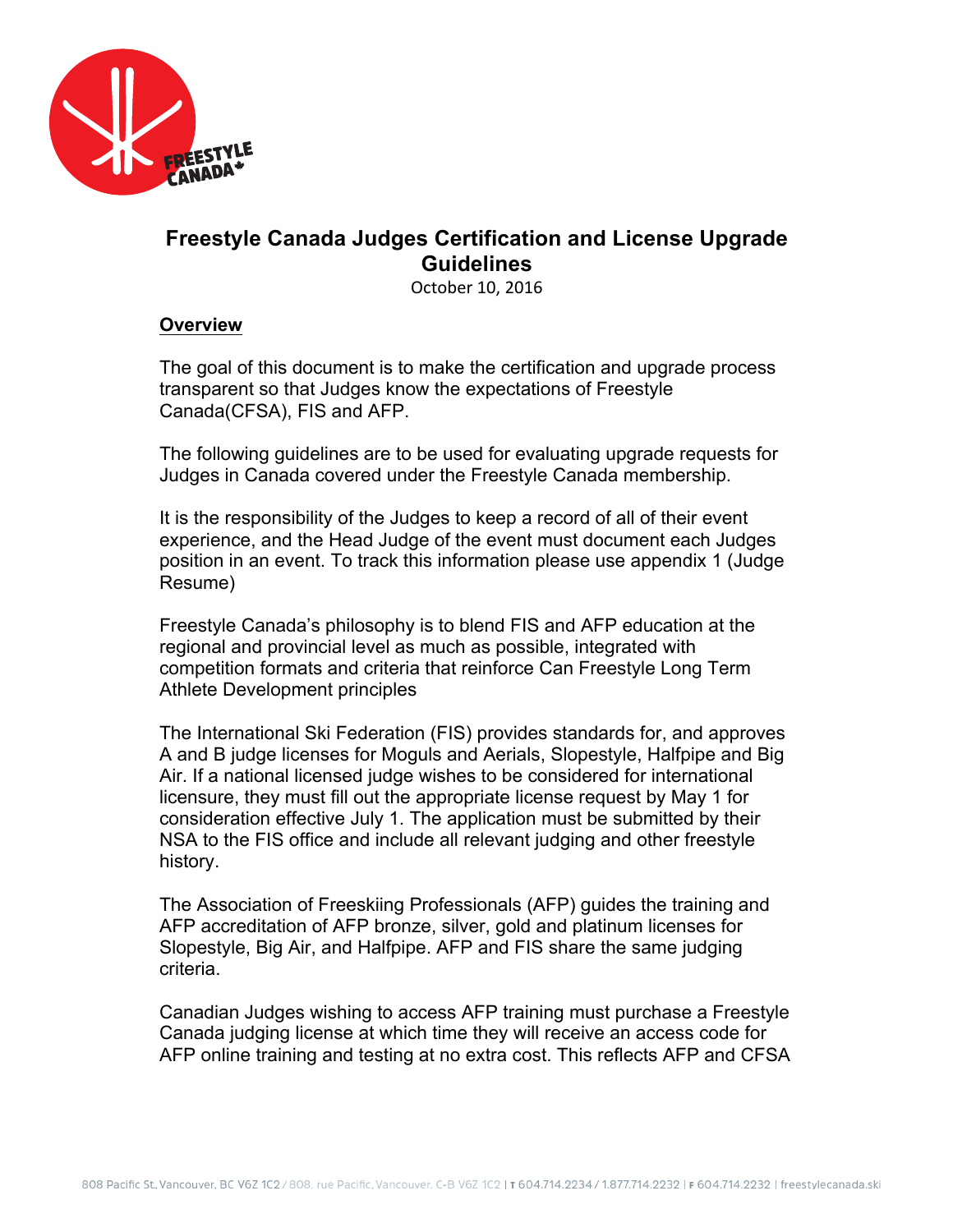

commitment to partner in training a quality pool of judges for all Freestyle events, and to create fair and equitable access to education and certification The Judges Advisory Group (JAG) provides oversight and management of the CFSA judges system.

These guidelines are intended to ensure Canada's Judges are fully qualified for the level of competitions they are judging, and that Judges are prepared to support their upgrade requests made to CFSA, and FIS.

Judges wishing to apply for an upgrade to a FIS 'B' license or higher must initiate the process the season before upgrades are made so that Judges can be observed, tracked and evaluated.

### **Rules for Judges for CFSA Sanctioned Events**

- 1. Judges must remain members in good standing with Freestyle Canada and hold a current CFSA judges license - the exception is new judges at entry level and club events who may purchase an associate membership.
- 2. Canada Cup Judges must attend a fall seminar in the competition year the Judge applies for a license upgrade, FIS Judges must identify themselves when registering for the clinic that they will be applying for an upgrade.
- 3. Judges must ensure they meet the minimum requirements **before sending resume and request to their Provincial HJ. Provincial HJ will make recommendations for upgrade and forward resume to JAG Licensing committee.**
- 4. Canada Cup Judges inactive for 2 years must apply to the JAG performance group to have their license reinstated.
- 5. Judges must at all times during CFSA sanctioned events conduct themselves to the standard set out in the CFSA Code of Conduct.
- 6. Applications for exceptions and appeals must be made in writing to CFSA for consideration by JAG.
- 7. Judges may not be assigned to events in which a family member is competing at Canada Cup level events and higher.
- 8. Persons may start Judging with permission of provincial head judge at 15 years of age.

Note: It is CFSA's expectation that judges and officials at all sanctioned CFSA events are trained to the Can Freestyle standards.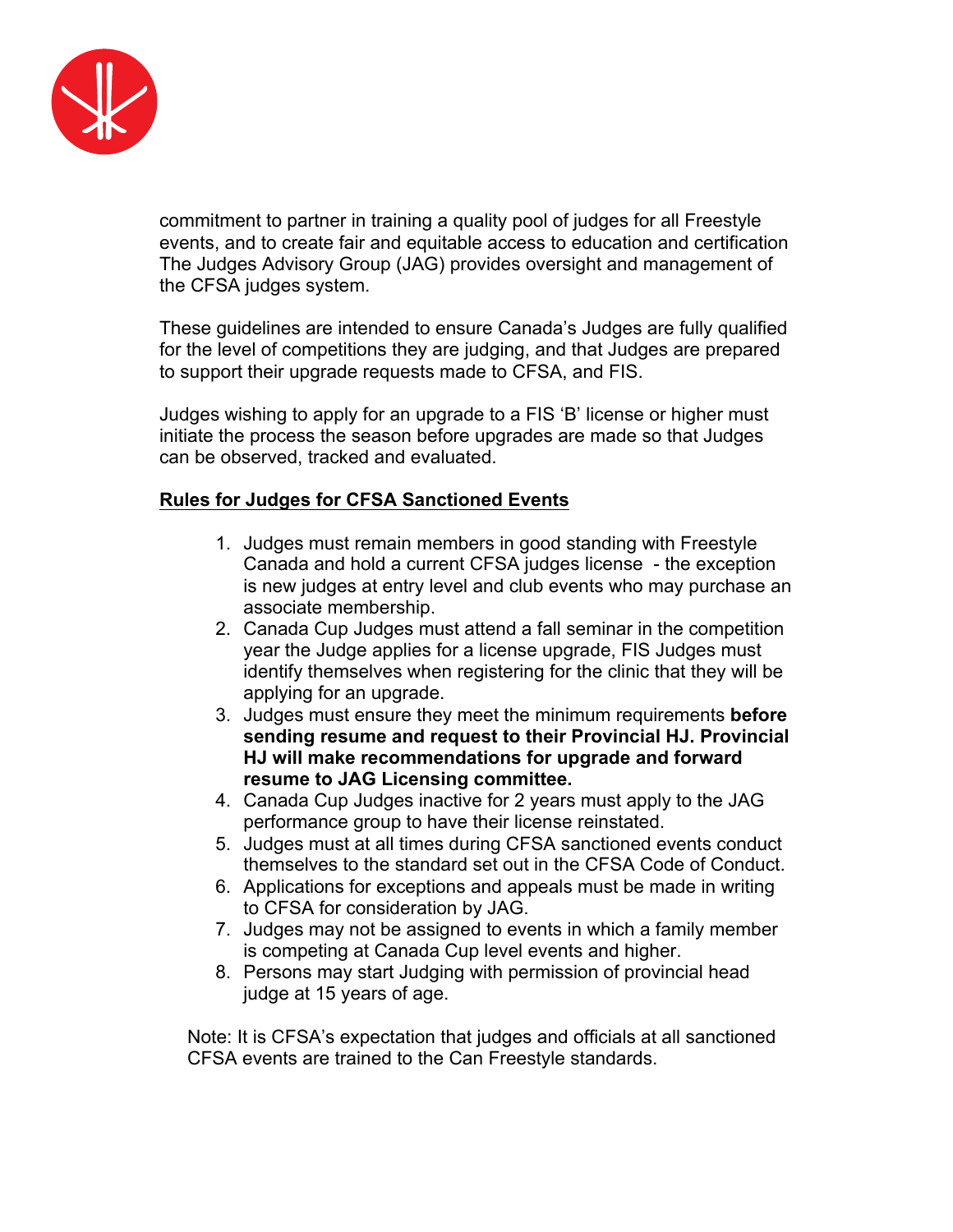

Territorial and Provincial Sport Organisations (T/PSO's) provide education and implement curriculum developed by CFSA and its partners for judges at Provincial level events and lower.

### **Principles for Judge Certification**

The experience of judges in the field is recognised and valued, The competitive experience of coaches and athletes is recognised and valued,

The need for expertise must be balanced thoughtfully with the need to train judges, and ultimately the first consideration is that athletes' development needs are met,

Judges who are responsible for ranking athletes at the Learn To Compete (Canada Cup) level and up must be evaluated as follows to create a portfolio of competence:

- $\checkmark$  Objective Evaluation occurs during clinics or on-line testing
- $\checkmark$  Subjective Evaluation during training will occur in training environments including clinics, workshops, assists, and informal assists
- $\checkmark$  Subjective Evaluation in the field will be conducted continuously by Head Judges at all Canada Cup level events and higher, and must be conducted at Provincial events to count as experience required for license upgrades. Head Judge reports for all events are to be completed.
- $\checkmark$  A great deal of learning occurs in the field with mentorship, and judges should continuously be provided with fair, positive, and open feedback.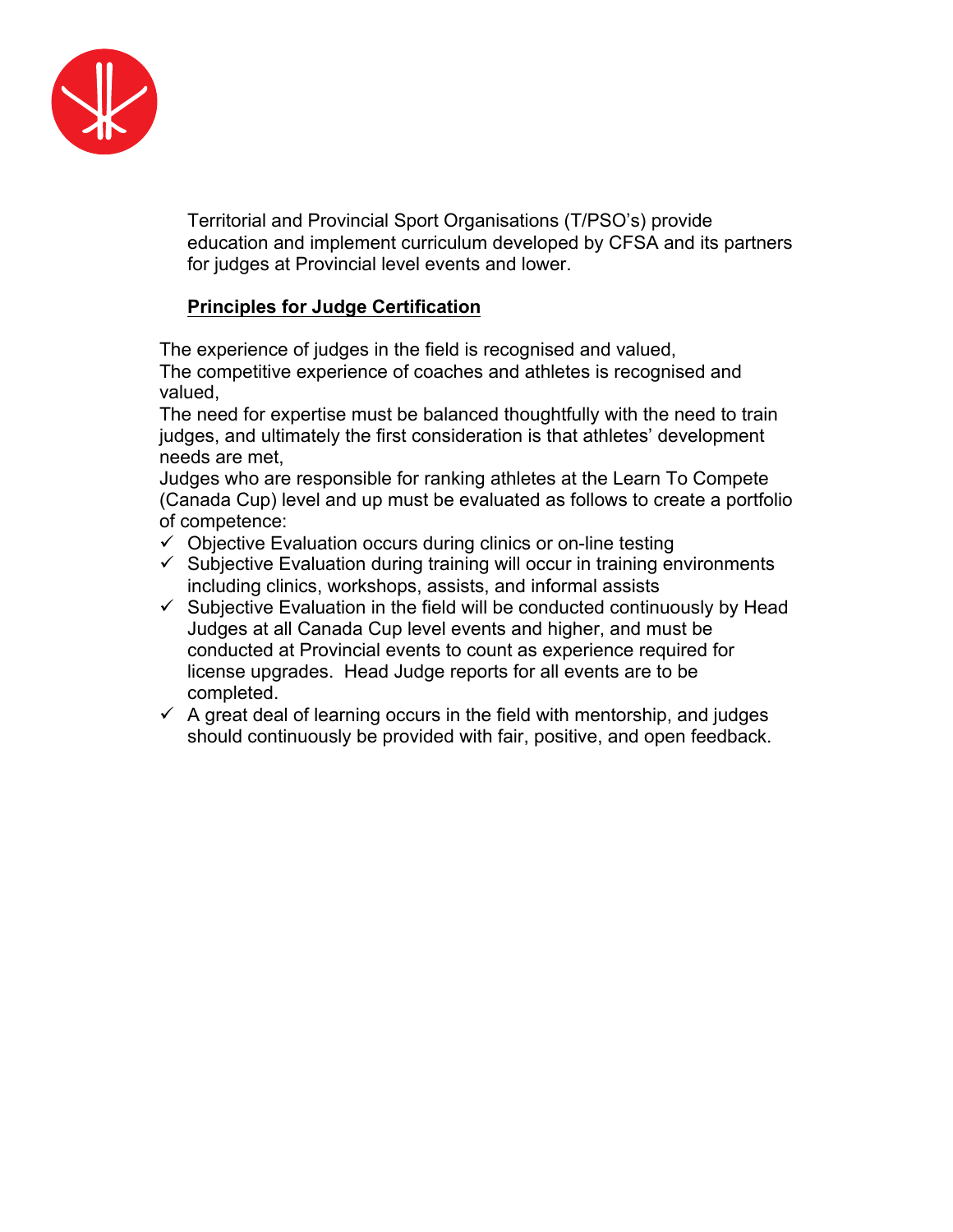

| <b>CFSA Judge Certification Pathway</b><br>*Please note AFP License requirements are for CFSA/AFP sanctioned events. |                                                                                                                                                                                                                                                                                                                                                        |                                                                                                                                                                                                                                                                                                                                                                                                                                      |  |  |  |  |  |  |  |  |
|----------------------------------------------------------------------------------------------------------------------|--------------------------------------------------------------------------------------------------------------------------------------------------------------------------------------------------------------------------------------------------------------------------------------------------------------------------------------------------------|--------------------------------------------------------------------------------------------------------------------------------------------------------------------------------------------------------------------------------------------------------------------------------------------------------------------------------------------------------------------------------------------------------------------------------------|--|--|--|--|--|--|--|--|
| <b>Judge License</b>                                                                                                 | <b>Competition Level</b><br>$\bullet$                                                                                                                                                                                                                                                                                                                  | <b>Requirements For Certification</b><br>$\bullet$                                                                                                                                                                                                                                                                                                                                                                                   |  |  |  |  |  |  |  |  |
| <b>CFSA E</b><br>(Entry Level)                                                                                       | Learn To Train*<br>$\bullet$<br><b>Freestylerz Formats</b><br>and Club level events.<br>Note events at this<br>level are to build skills<br>and have fun.<br>The focus is not on<br>winning and scores<br>can be posted but<br><b>CFSA recommends</b><br>there are no medals<br>or medal<br>presentations - skill<br>awards of special<br>performances | Attend a regional judging clinic<br>$\bullet$<br>Recommended to shadow a judged<br>$\bullet$<br>event prior to judging. (Judge<br>assistant is a great learning<br>opportunity)<br>View the U14 section of the Can<br><b>Freestyle Competitions Guide</b><br>Recommended to take the<br><b>Snowsports Officials Volunteer</b><br>Orientation, Level 1 course, however<br>not required<br>https://www.snowsportsofficials.com/e<br>n/ |  |  |  |  |  |  |  |  |
| <b>CFSA D License</b><br>Moguls<br>Dual Moguls<br>Aerials<br>Slopestyle<br>Halfpipe<br><b>Big Air</b>                | Club, Regional,<br>$\bullet$<br><b>Provincial Events</b><br>Focus Train to Train<br>$\bullet$<br><b>Athletes</b><br>D license judges must<br>$\bullet$<br>be able to ideally<br>judge all disciplines,<br>although may have<br>leadership support<br>with Trick ID                                                                                     | Participate in a Regional/Provincial<br>$\bullet$<br>(minimum 1 day) clinic<br>D license status will be approved by<br>the Provincial Head Judge or proctor.<br>Competitors or coaches with 2+ years<br>$\bullet$<br>of competitive experience may be fast<br>tracked to D status in their discipline,<br>Complete AFP basics clinic either<br>online or in person                                                                   |  |  |  |  |  |  |  |  |
| FIS C/<br>FIS C Mogul and<br>Dual Mogul<br><b>FIS C Aerials/Air</b><br>(e.g. Junior<br>Nationals format)             | Club (Head<br>$\bullet$<br>Judge), Regional,<br>Provincial, and<br>Canada Cup<br>Train to Train and<br>$\bullet$<br>Learn to Compete<br>athletes<br>Judge licensing may<br>$\bullet$<br>become specialized                                                                                                                                             | Attending 1 FIS approved B Level<br>$\bullet$<br>Judges clinic in the current or prior<br>year and receiving a positive<br>evaluation.<br>Judging a minimum of 5 events in<br>$\bullet$<br>each discipline (not inclusive of club<br>events).<br>Recommendation from Prov HJ to<br>$\bullet$<br>National Association through the JAG                                                                                                 |  |  |  |  |  |  |  |  |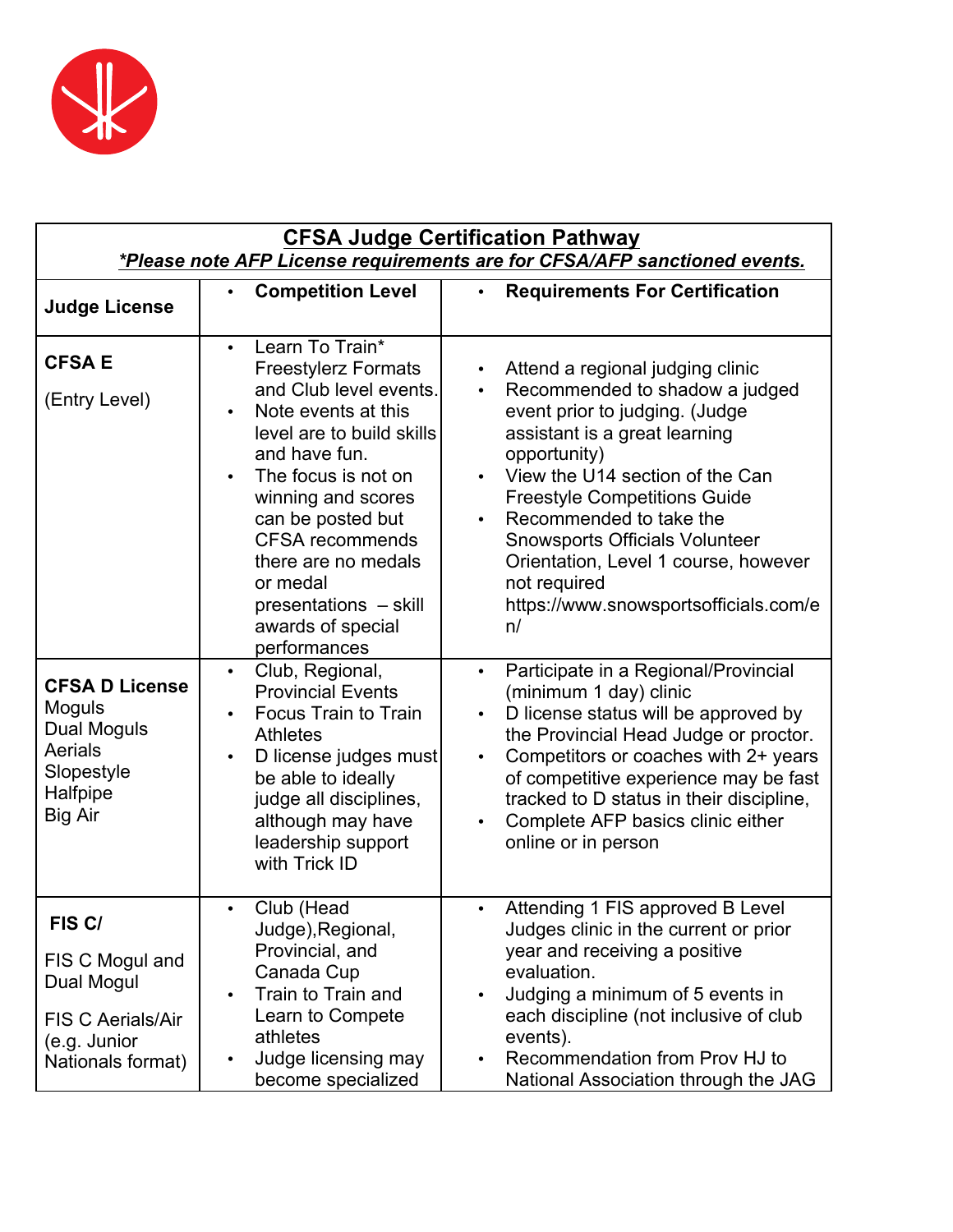

| FIS C/ (Cont'd)                                                               | Judges are highly<br>$\bullet$<br>encouraged to attain<br>C and Bronze<br>licensing in all<br>disciples to be<br>assigned to multi-<br>discipline events.                                                                                                                                       | upgrade committee<br>Competitors or coaches with 2+ years<br>$\bullet$<br>of competitive experience may apply<br>to be fast tracked to C status, and<br>have judged a minimum of 2<br>provincial level events plus must be<br>recommended by the CFSA Proctor.                                                                                                                                              |
|-------------------------------------------------------------------------------|-------------------------------------------------------------------------------------------------------------------------------------------------------------------------------------------------------------------------------------------------------------------------------------------------|-------------------------------------------------------------------------------------------------------------------------------------------------------------------------------------------------------------------------------------------------------------------------------------------------------------------------------------------------------------------------------------------------------------|
| <b>AFP Bronze</b><br><b>AFP Bronze</b><br>Halfpipe,<br>Slopestyle, Big<br>Air | Club (Head<br>$\bullet$<br>Judge), Regional,<br>Provincial<br>Train to Train athletes<br>Judge licensing may<br>become specialized<br>Judges are highly<br>$\bullet$<br>encouraged to attain<br>C and Bronze<br>licensing in all<br>disciples to be<br>assigned to multi-<br>discipline events. | Score 90% or higher on AFP Bronze<br>Level Exam<br>Recommended to have judged a<br>minimum of 5 events in each<br>discipline                                                                                                                                                                                                                                                                                |
| FIS B/<br>FIS B Moguls<br>and Dual Moguls                                     | Canada Cup, Nor AM,<br>$\bullet$<br>Continental Cup,<br><b>University Games,</b><br><b>Junior World</b><br>Championships, or<br>other FIS sanctioned<br>events other than<br>World Cup, World<br>Championship,                                                                                  | Two seasons as an nationally licensed judge and<br>eight individual competitions, per discipline (a<br>competition is defined as a men's and women's<br>day event). For a moguls upgrade, there must be<br>a minimum of at least two judging assignment as<br>a turns judge and two assignments as an air<br>judge. At least four of the events judged must<br>have been single moguls events, not duals. A |
| <b>FIS Aerials and</b><br>Air                                                 | Olympic, or other elite<br>or special event<br>requiring the highest<br>skilled judges.<br>B level judges frequently                                                                                                                                                                            | duals event that includes a single-format<br>qualification can be counted as a single mogul<br>event, but can't be counted as two separate<br>events. Aerial events are all overall judged and in<br>the event a competition is judged by the prior<br>standards of component judging, that event shall                                                                                                     |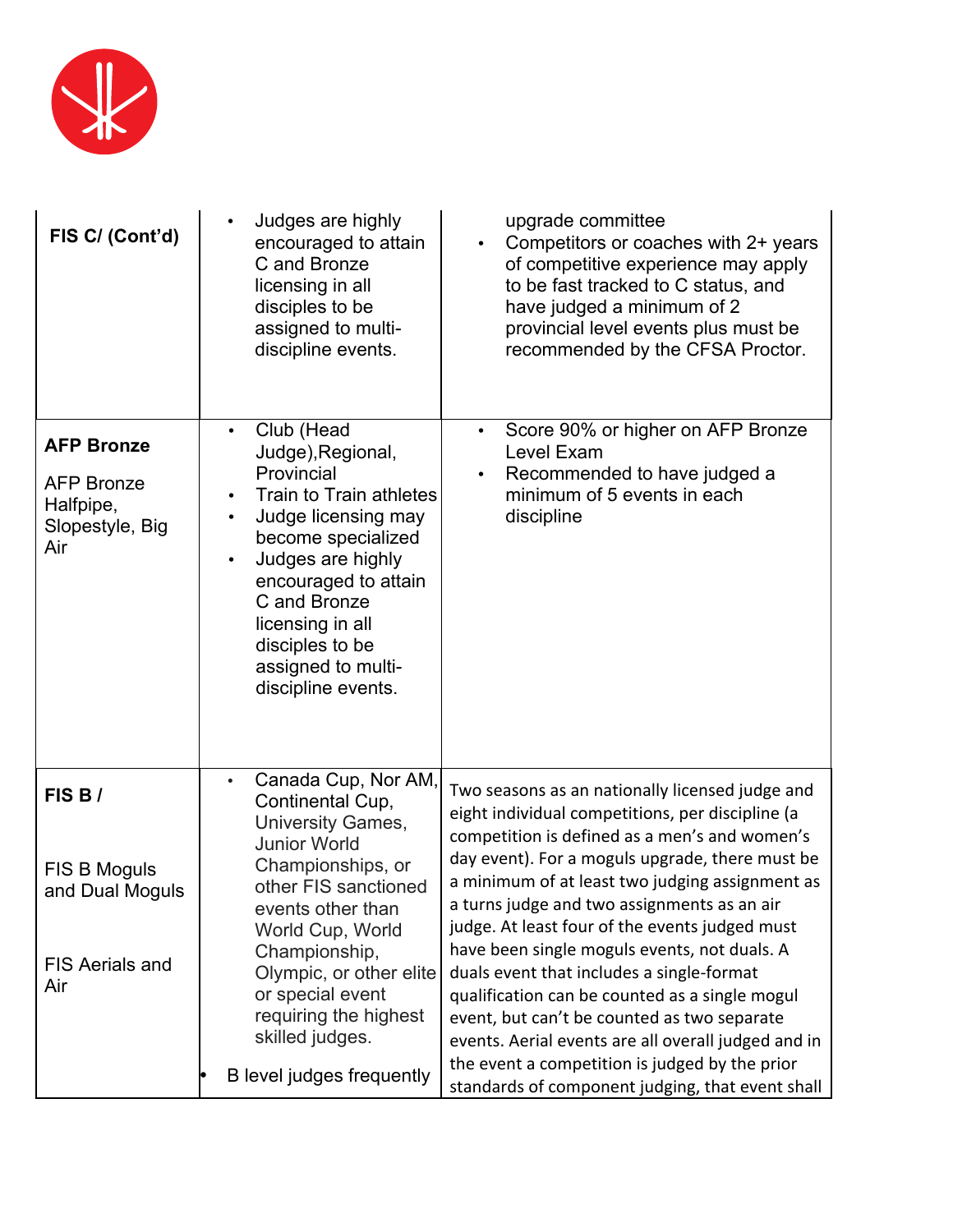

| FIS B / (Cont'd)                                      | judge at the provincial<br>and regional level and<br>provide leadership and<br>mentorship to C and D<br>judges.<br><b>B</b> Judge Training is<br>primarily geared to Learn<br>and Train to compete<br>events, and some Learn<br>to Win<br>These judges may be<br>completely specialized<br>but are encouraged to<br>cross train and license | count but at least three events must be judged<br>as overall.<br>Note: For any event, a<br>qualifications round and a finals<br>constitutes one event.<br>Attend and pass an International<br>$\bullet$<br>Introductory level clinic. Since most<br>clinics are held September through<br>December, a judge requesting an<br>upgrade in the spring should have<br>attended the clinic prior to that season.<br>Attendance and passing of an<br>$\bullet$<br>International Assist program may be<br>substituted for the clinic. No Assist<br>program is required to receive a B<br>license.<br>Recommendation from CFSA through the<br>$\bullet$<br><b>CFSA JAG Licensing committee</b><br>Applications are done at the Proctor<br>$\bullet$<br>meeting and the approval is done in the<br>FIS fall meeting.<br>Approval by the appropriate FIS Working<br>Group and committees. Review of the<br>FIS fall meeting. |
|-------------------------------------------------------|---------------------------------------------------------------------------------------------------------------------------------------------------------------------------------------------------------------------------------------------------------------------------------------------------------------------------------------------|--------------------------------------------------------------------------------------------------------------------------------------------------------------------------------------------------------------------------------------------------------------------------------------------------------------------------------------------------------------------------------------------------------------------------------------------------------------------------------------------------------------------------------------------------------------------------------------------------------------------------------------------------------------------------------------------------------------------------------------------------------------------------------------------------------------------------------------------------------------------------------------------------------------------|
| <b>AFP Silver</b><br><b>CFSA</b><br><b>AFP Silver</b> | Canada Cup, Nor AM,<br>possibly World Cup with<br>enough experience.<br>B level judges frequently                                                                                                                                                                                                                                           | Big Air events will be identified in resume,<br>$\bullet$<br>and is treated as an AFP judge discipline.<br>For AFP disciplines judges must study<br>Gold Level Clinic material and score an<br>$\bullet$                                                                                                                                                                                                                                                                                                                                                                                                                                                                                                                                                                                                                                                                                                           |
| Halfpipe,                                             | judge at the provincial<br>and regional level and                                                                                                                                                                                                                                                                                           | 85% or higher on the Gold Level Exam to<br>attain silver status                                                                                                                                                                                                                                                                                                                                                                                                                                                                                                                                                                                                                                                                                                                                                                                                                                                    |
| Slopestyle,                                           | provide leadership and<br>mentorship to C and D                                                                                                                                                                                                                                                                                             |                                                                                                                                                                                                                                                                                                                                                                                                                                                                                                                                                                                                                                                                                                                                                                                                                                                                                                                    |
| Big Air                                               | judges.<br><b>B Judge Training is</b><br>primarily geared to Learn<br>and Train to compete<br>events, and some Learn                                                                                                                                                                                                                        |                                                                                                                                                                                                                                                                                                                                                                                                                                                                                                                                                                                                                                                                                                                                                                                                                                                                                                                    |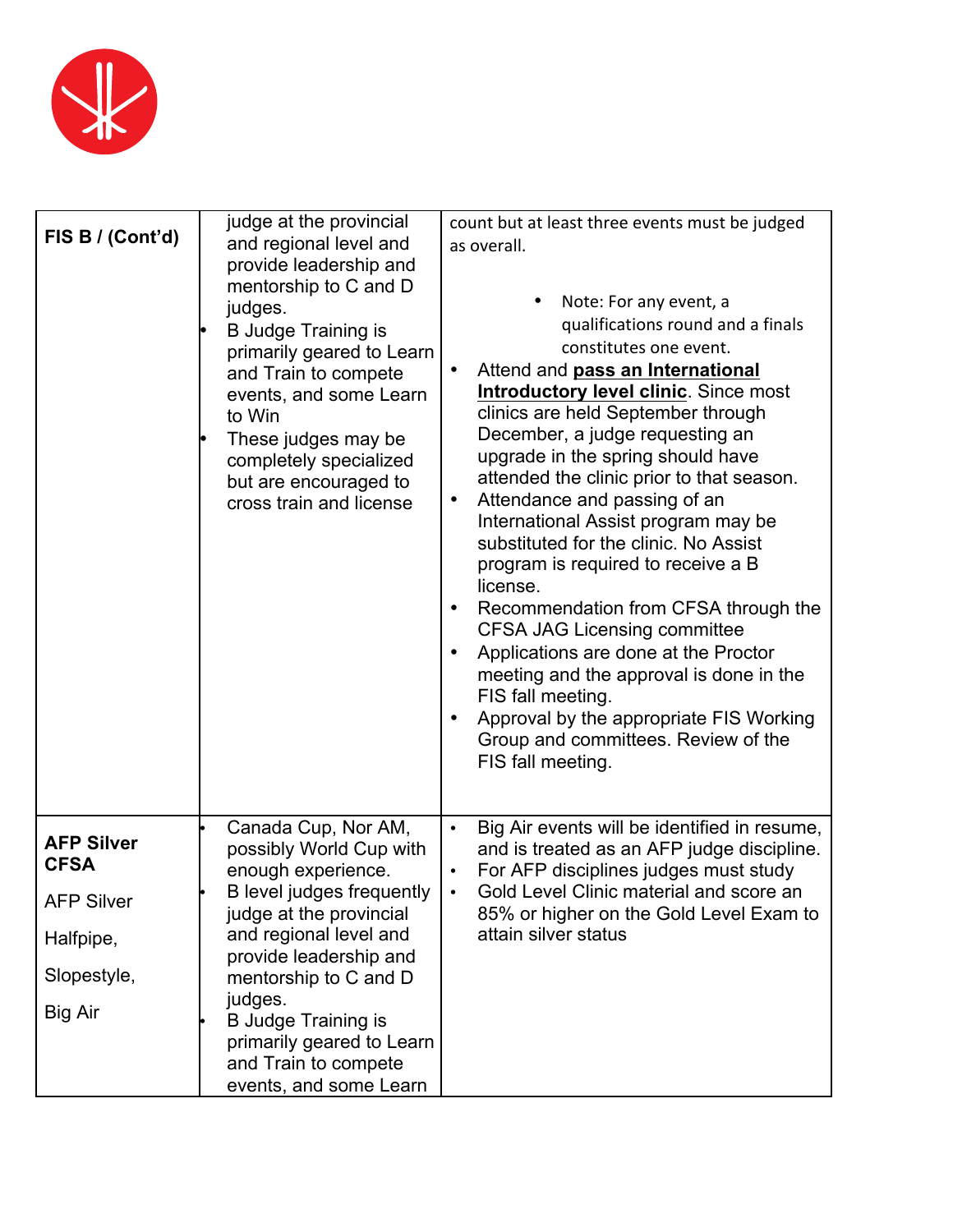

|                       | to Win<br>These judges may be                       |                                                                                   |
|-----------------------|-----------------------------------------------------|-----------------------------------------------------------------------------------|
|                       | completely specialized                              |                                                                                   |
|                       | but are encouraged to                               |                                                                                   |
|                       | cross train and license                             |                                                                                   |
|                       | NorAm, World Cup,                                   | Two seasons as an internationally                                                 |
| <b>FIS A License/</b> | World Championships,                                | licensed judge and six individual                                                 |
| FIS A Moguls          | Olympics, X Games. US                               | competitions, per discipline (a                                                   |
| and Dual Moguls       | Open etc                                            | competition is defined as a men's and                                             |
|                       | 'A' judge training is                               | women's day event). For a moguls                                                  |
|                       | geared to Learn and                                 | upgrade, there must be a minimum of at                                            |
| <b>FIS Aerial</b>     | Train to Win stages                                 | least two judging assignment as a turns                                           |
|                       | Most of these judges are<br>specialized AFP or FIS, | judge and two assignments as an air<br>judge. At least three of the events judged |
|                       | but are encouraged to                               | must have been single moguls events,                                              |
|                       | pursue cross licensing to                           | not duals. A duals event that includes a                                          |
|                       | help lead in the domestic                           | single-format qualification can be counted                                        |
|                       | system                                              | as a single mogul event, but can't be                                             |
|                       |                                                     | counted as two separate events. Aerial                                            |
|                       |                                                     | events are all overall judged and in the                                          |
|                       |                                                     | event a competition is judged by the prior                                        |
|                       |                                                     | standards of component judging, that                                              |
|                       |                                                     | event shall count but at least three events                                       |
|                       |                                                     | must be judged as overall.<br>Attend and pass an International World<br>٠         |
|                       |                                                     | <b>Cup clinic.</b> Since most clinics are held                                    |
|                       |                                                     | September through December, a judge                                               |
|                       |                                                     | requesting an upgrade in the spring                                               |
|                       |                                                     | should have attended the clinic prior to                                          |
|                       |                                                     | that season. If a judge has met all                                               |
|                       |                                                     | requirements except the clinic, they can                                          |
|                       |                                                     | apply for the license immediately after                                           |
|                       |                                                     | successful completion of the clinic. It is                                        |
|                       |                                                     | strongly recommended that a judge                                                 |
|                       |                                                     | seeking an upgrade in the coming<br>season should notify the proctors at the      |
|                       |                                                     | start of the clinic.                                                              |
|                       |                                                     | Attend and pass an International Assist                                           |
|                       |                                                     | program. Since assist programs are on-                                            |
|                       |                                                     | snow, completing this required element                                            |
| FIS A/ (Cont'd)       |                                                     | will allow a judge to apply for an upgrade                                        |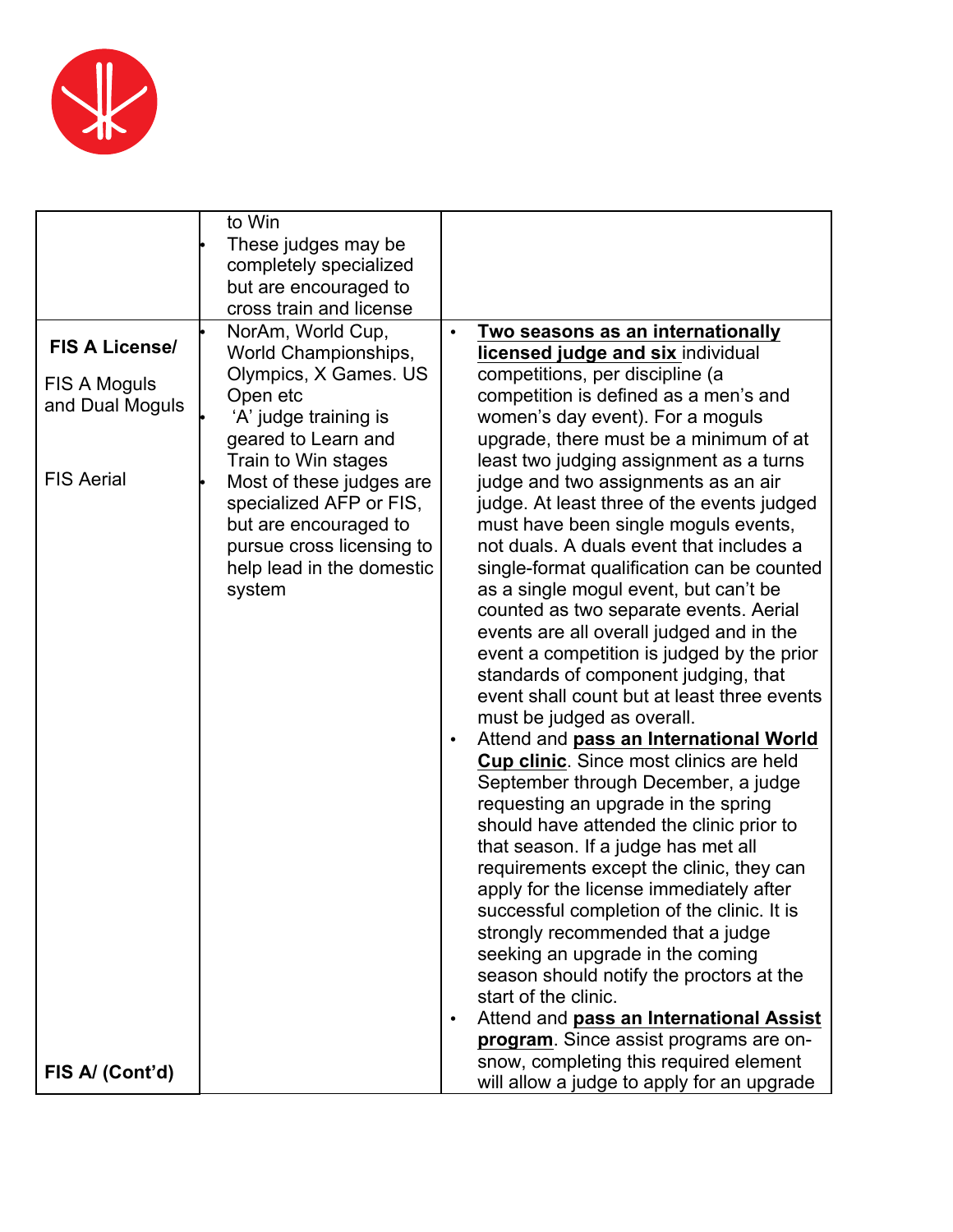

| $\bullet$                                                                                                                                                                                                                                                                                                                                                                                                                                                                                                         | following the season in which the assist<br>took place. Assist program completions<br>are valid for 3 years. If an upgrade is not<br>awarded within three years of the assist,<br>a judge must pass another program prior<br>to receiving an upgrade.<br>FIS-A Recommendation from CFSA<br>through the CFSA JAG Licensing<br>committee and approval by the<br>appropriate FIS Working Group and<br>committees. Review of the applications                                                                                                                                                                                                                                                                                                                                             |
|-------------------------------------------------------------------------------------------------------------------------------------------------------------------------------------------------------------------------------------------------------------------------------------------------------------------------------------------------------------------------------------------------------------------------------------------------------------------------------------------------------------------|---------------------------------------------------------------------------------------------------------------------------------------------------------------------------------------------------------------------------------------------------------------------------------------------------------------------------------------------------------------------------------------------------------------------------------------------------------------------------------------------------------------------------------------------------------------------------------------------------------------------------------------------------------------------------------------------------------------------------------------------------------------------------------------|
|                                                                                                                                                                                                                                                                                                                                                                                                                                                                                                                   | are done at the Proctor meeting and the<br>approval is done in the FIS fall meeting.                                                                                                                                                                                                                                                                                                                                                                                                                                                                                                                                                                                                                                                                                                  |
| NorAm, World Cup,<br><b>AFP</b><br>World Championships,<br>Gold/Platinum<br>Olympics, X Games. US<br>Open etc<br>competency.<br><b>AFP Gold and</b><br>'A' judge training is<br>Platinum<br>geared to Learn and<br>Halfpipe,<br>Train to Win stages<br>Slopestyle, Big<br>Most of these judges are<br>Air<br>specialized AFP or FIS,<br>but are encouraged to<br>pursue cross licensing to<br>$\bullet$<br>help lead in the domestic<br>system<br>the past season<br>$\bullet$<br>$\bullet$<br>$AFP - Platinum -$ | $AFP - Gold - This status is given by AFP$<br>after achieving a Gold standard grade on<br>testing and an AFP review of Judge<br>AFP – Platinum – This major event status is<br>given by AFP after achieving a Gold<br>standard grade on testing and an AFP<br>review of Judge competency.<br>AFP – Gold – Score a 95% or higher on<br>the AFP Gold Level Exam. Judge a<br>minimum of 4 AFP Silver events within<br>Submit an AFP judging certification<br>upgrade request form to AFP<br>Receive approval from AFP Judging<br>Committee for Gold certification upgrade<br>during upgrade period (end of<br>competition season)<br>Remain current on freeski industry,<br>athlete and competition news<br>Judge at AFP Gold Level for 3 years<br>Judged a minimum of 3 AFP Gold events |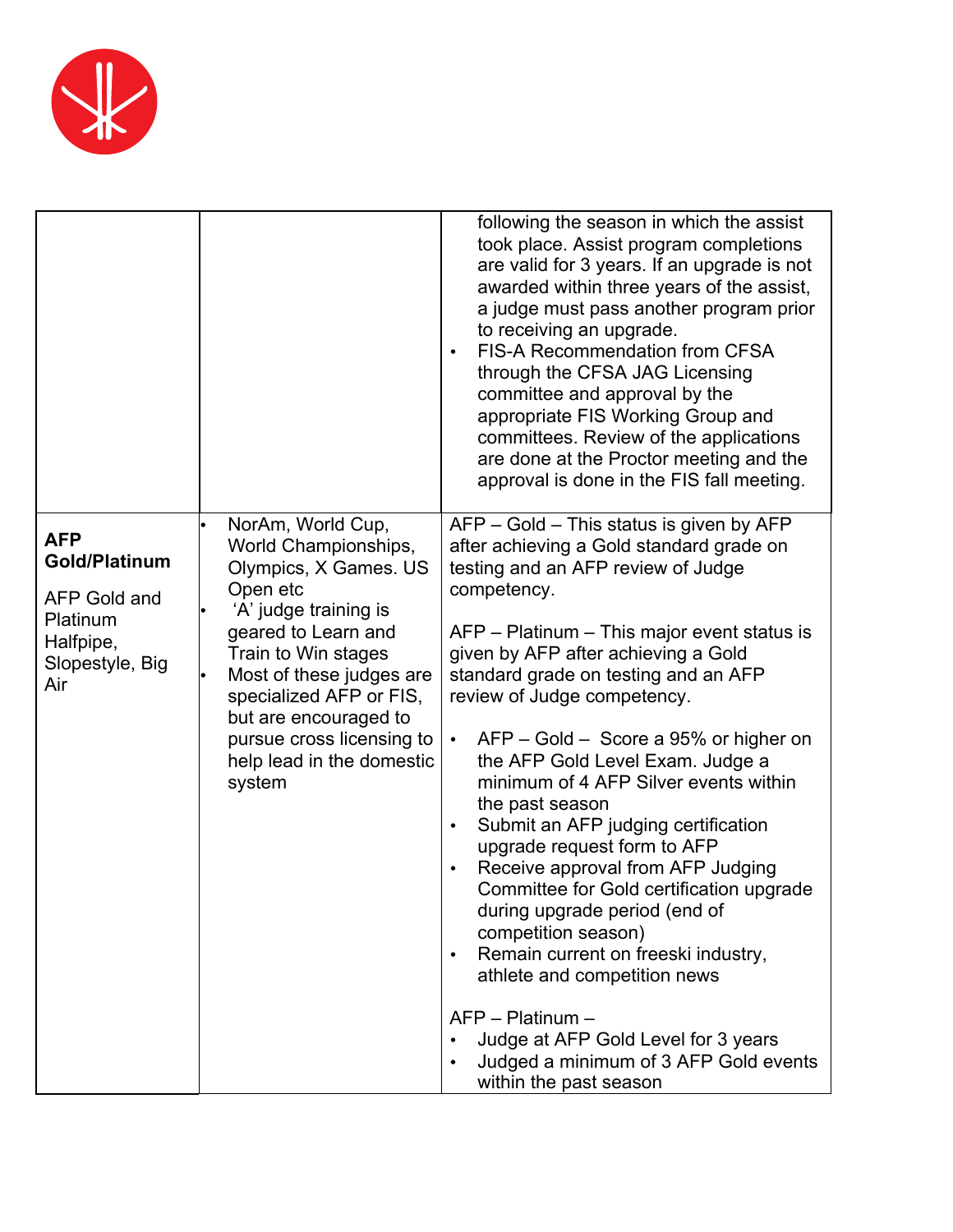

| Judges must submit an AFP judging<br>certification upgrade request form to AFP<br>Receive approval from AFP Judging<br>Committee for Gold certification upgrade<br>during upgrade period (end of<br>competition season)<br>Remain current on freeski industry,<br>athlete and competition news |
|------------------------------------------------------------------------------------------------------------------------------------------------------------------------------------------------------------------------------------------------------------------------------------------------|
|                                                                                                                                                                                                                                                                                                |

# **License Maintenance**

All judges shall maintain their license levels as long as they remain current. They must attend a clinic at the start of each season to be eligible to judge in that season. They may substitute an assist program for the clinic but would be ineligible to judge until after the assist program is completed.

If a judge misses a year (does not attend an international clinic) they shall remain certified for the next year, presuming they attend a clinic. If a judge misses two consecutive years they shall be ineligible to judge at their current license level. In the third or fourth year (a 2 or three year leave of absence), the judge must apply for reinstatement at the clinic and must work at a minimum of two events at a level lower than their highest achieved and can re-apply for their highest level achieved with the successful head judge evaluations from the events judged. They do not need to attend an assist program or meet any other event requirements For example, if a World Cup judge takes off one season, they can come back with no restrictions. If they take off two full seasons, the must attend and pass a clinic and judge two Continental Cup events before being assigned a world cup. If a world Championship approved judge were to take two seasons off, they would have similar restrictions and be required to judge at a minimum of one world cup event in each discipline where they were licensed before being eligible for assignment to a world championship or Olympic competition.

#### **Fast-Track Exemptions**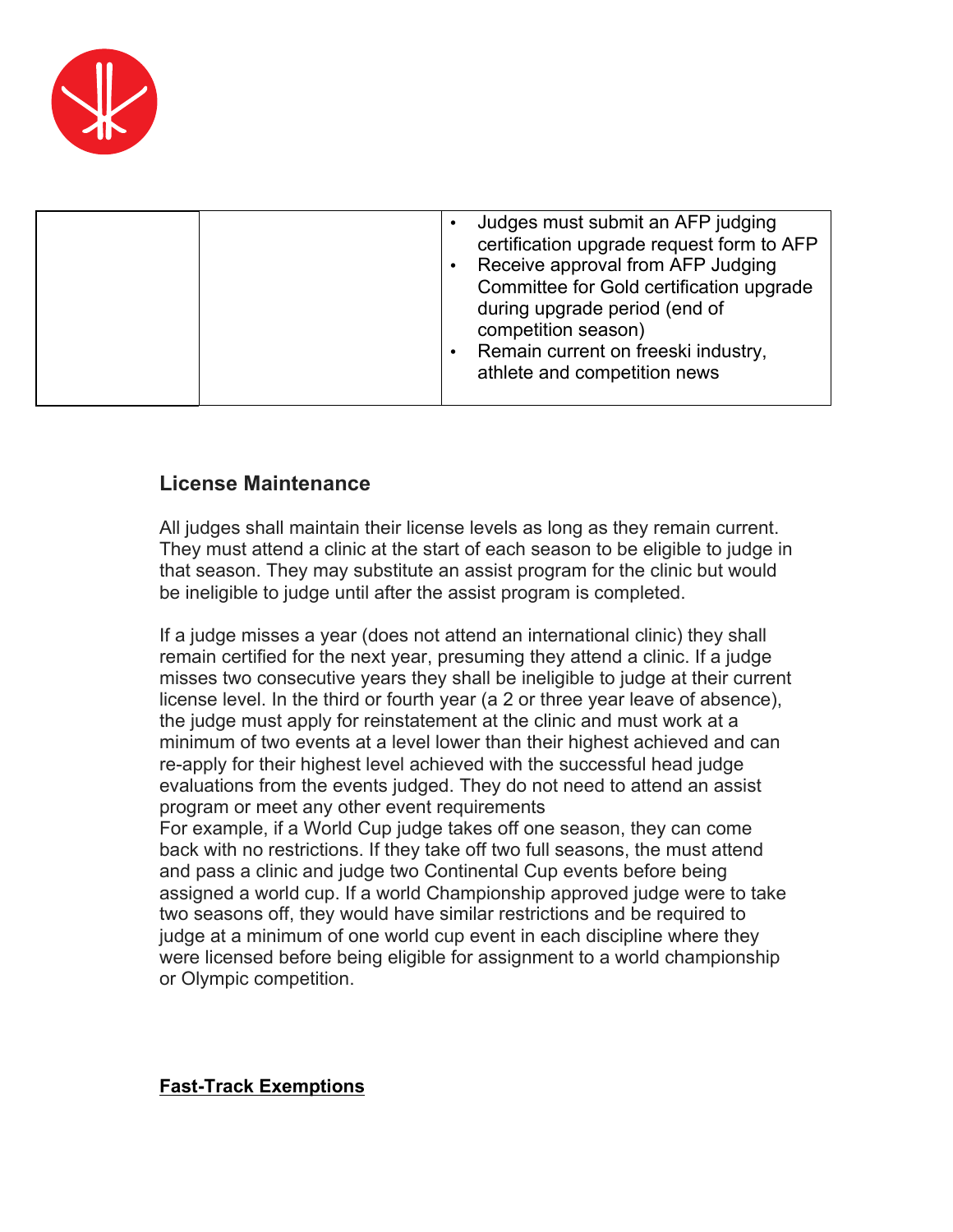

It is recognized by virtue of past experience as a competitor, coach or other key experience; a person may have exceptional skills and may progress through the license process more quickly. Therefore, a judge may apply to receive a "fast-track" upgrade based on experience and test results. Under these circumstances, the judge may be excused from meeting one or more of the guideline criteria normally required for an upgrade (for instance, the minimum number of events judged or minimum number of years). The decision for fast-tracking must receive the approval of 75% of JAG and also be approved by the Freestyle Committee. Applications for Fast-Track must be sent to the FIS by the NSA during the normal judge license process. If a judge is fast-tracked to a license level, the judge is given credit for the minimum level of experience for that level. For example, a judge could be fast tracked so that after completing the first year with an International License, he/she could be awarded a World Cup license (with proper evaluation by head judges at events and from the clinic or assist program).

### **License downgrades – A and B level**

It is CFSA's belief that a judge is required to stay active in the program to keep current at the level that is expected by CFSA of their judges.

It is recognized that lack of judging and exposure to the sport results in a decrease in ability. The evolving sport requires constant skill upgrading including the exposure to events. A Judge who is not active or only does a minimum number of events, or scores low in the judges' performance system (JPS) may be recommended for a downgrade to FIS. This includes not judging or instructing for two consecutive years at any FIS level event in a specific discipline.

A Judge that scores poorly during the season or who does not attend the requisite Judges Clinic for 2 consecutive years and is not active judging the sport will be recommended for a downgrade.

All downgrades must be approved by 75% of the JAG and approved by the FIS Freestyle Committee.

#### **International License: Olympics & World Championships**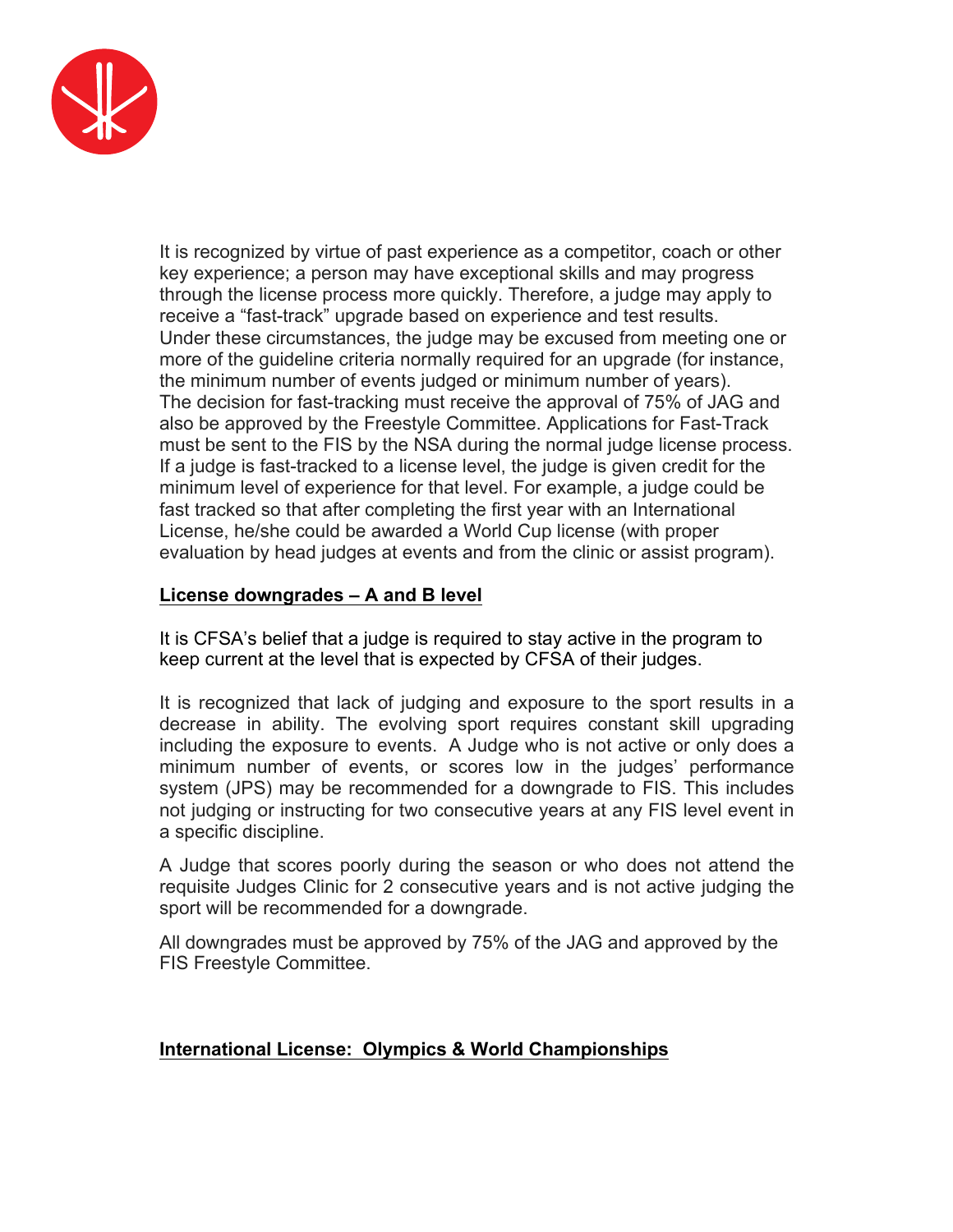

To be eligible for World Championships and Olympics, a World Cup Judge shall have judged at least 2 seasons with a World Cup license and judged at a minimum of 6 World Cup events. For moguls there must be at least two assignments as a turns judge and two assignments as an air judge. A World Cup judge will automatically be assessed on their performance from the time they become approved for World Cup and no other application process is required

#### **Appendix 1**

#### **Judge Resume and Upgrade Request**  *Must be submitted at fall clinic for FIS A,B (season before upgrade)*

| Name:          |             |  |  |  |  |  |  |  |
|----------------|-------------|--|--|--|--|--|--|--|
| <b>Address</b> |             |  |  |  |  |  |  |  |
| Street:        | Province:   |  |  |  |  |  |  |  |
| City:          | Postal:     |  |  |  |  |  |  |  |
| Telephone      |             |  |  |  |  |  |  |  |
|                |             |  |  |  |  |  |  |  |
| Home           | Fax         |  |  |  |  |  |  |  |
| Cell           | <b>Work</b> |  |  |  |  |  |  |  |
|                |             |  |  |  |  |  |  |  |
|                | Email:      |  |  |  |  |  |  |  |
|                | 2.          |  |  |  |  |  |  |  |

#### **Current License**

FIS Aerials: FIS Moguls: AFP (SS/HP/BA)

#### **Request:**

FIS Aerials: FIS Moguls: AFP (SS/HP/BA)

**License History** (D license and above only, by date and license):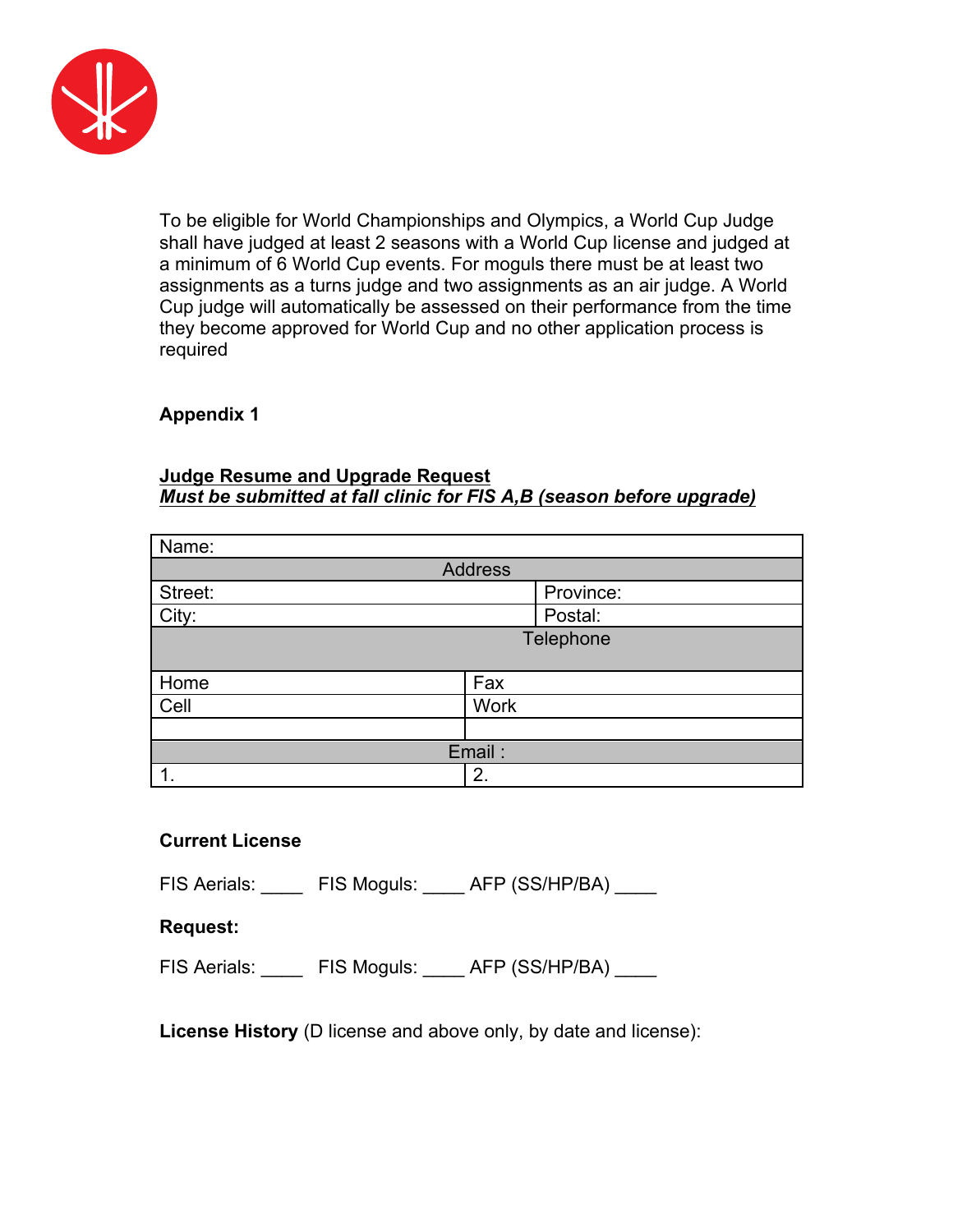

| <b>Date</b> | FIS FIS AFP<br>MO AE | <b>Comment</b> |
|-------------|----------------------|----------------|
|             |                      |                |
|             |                      |                |
|             |                      |                |
|             |                      |                |
|             |                      |                |

# **III. Competitions Judged**:

Type: W = World Cup; N = NorAm; E = Europa Cup; C = Canada Cup  $P =$  Provincial;  $R =$  Regional/Club; O = Other FIS and major competitions (please identify these - comment);

#### *Please Identify your judging position by either Air or Turns for MO. Mark an X in the box if unable to identify Judge position.*

#### *Note - An 'Aerial' event must have more than 4 inverted athletes. The new Can Freestyle Air Formats (intro to inverts jump) can be marked in aerials.*

| Location | <b>Date</b> | Event | <b>Type</b> | <b>MO</b> | <b>DM</b> | AE | <b>BA</b> | <b>HP</b> | <b>SS</b> | <b>Head</b><br>Judge | <b>Comment</b> |
|----------|-------------|-------|-------------|-----------|-----------|----|-----------|-----------|-----------|----------------------|----------------|
|          |             |       |             |           |           |    |           |           |           |                      |                |
|          |             |       |             |           |           |    |           |           |           |                      |                |
|          |             |       |             |           |           |    |           |           |           |                      |                |
|          |             |       |             |           |           |    |           |           |           |                      |                |
|          |             |       |             |           |           |    |           |           |           |                      |                |
|          |             |       |             |           |           |    |           |           |           |                      |                |
|          |             |       |             |           |           |    |           |           |           |                      |                |
|          |             |       |             |           |           |    |           |           |           |                      |                |
|          |             |       |             |           |           |    |           |           |           |                      |                |
|          |             |       |             |           |           |    |           |           |           |                      |                |
|          |             |       |             |           |           |    |           |           |           |                      |                |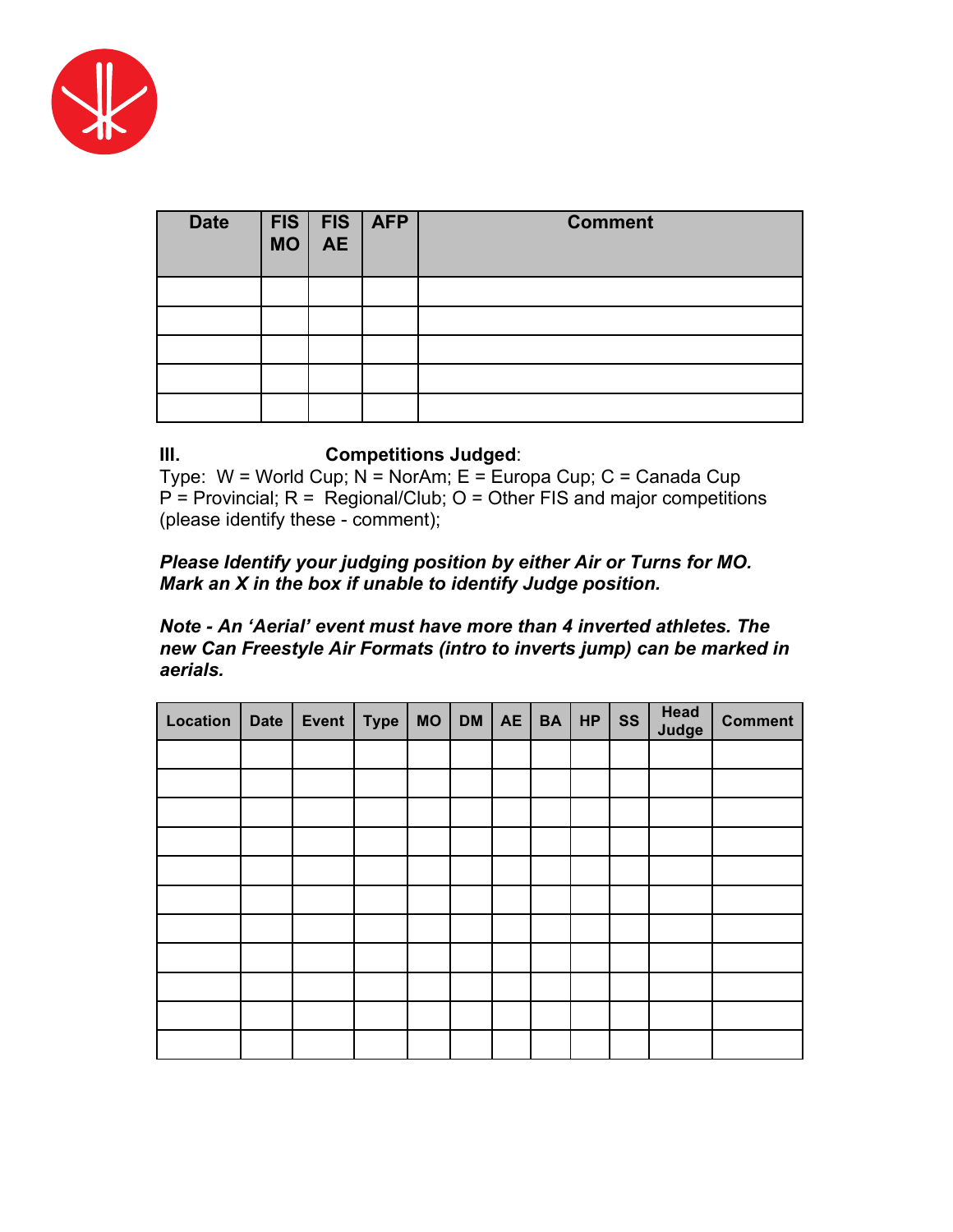

| Location | Date | Event | <b>Type</b> | $MO$ DM | AE BA HP | SS | <b>Head</b><br>Judge | <b>Comment</b> |
|----------|------|-------|-------------|---------|----------|----|----------------------|----------------|
|          |      |       |             |         |          |    |                      |                |
|          |      |       |             |         |          |    |                      |                |
|          |      |       |             |         |          |    |                      |                |
|          |      |       |             |         |          |    |                      |                |
|          |      |       |             |         |          |    |                      |                |
|          |      |       |             |         |          |    |                      |                |
|          |      |       |             |         |          |    |                      |                |
|          |      |       |             |         |          |    |                      |                |
|          |      |       |             |         |          |    |                      |                |
|          |      |       |             |         |          |    |                      |                |
|          |      |       |             |         |          |    |                      |                |
|          |      |       |             |         |          |    |                      |                |
|          |      |       |             |         |          |    |                      |                |
|          |      |       |             |         |          |    |                      |                |
|          |      |       |             |         |          |    |                      |                |
|          |      |       |             |         |          |    |                      |                |
|          |      |       |             |         |          |    |                      |                |
|          |      |       |             |         |          |    |                      |                |
|          |      |       |             |         |          |    |                      |                |

**IV. Assist Programs** (Winter on-snow programs. Types: A level at World Cup, B level at other FIS events). Events = AE/MO/DM/HP/SS/BA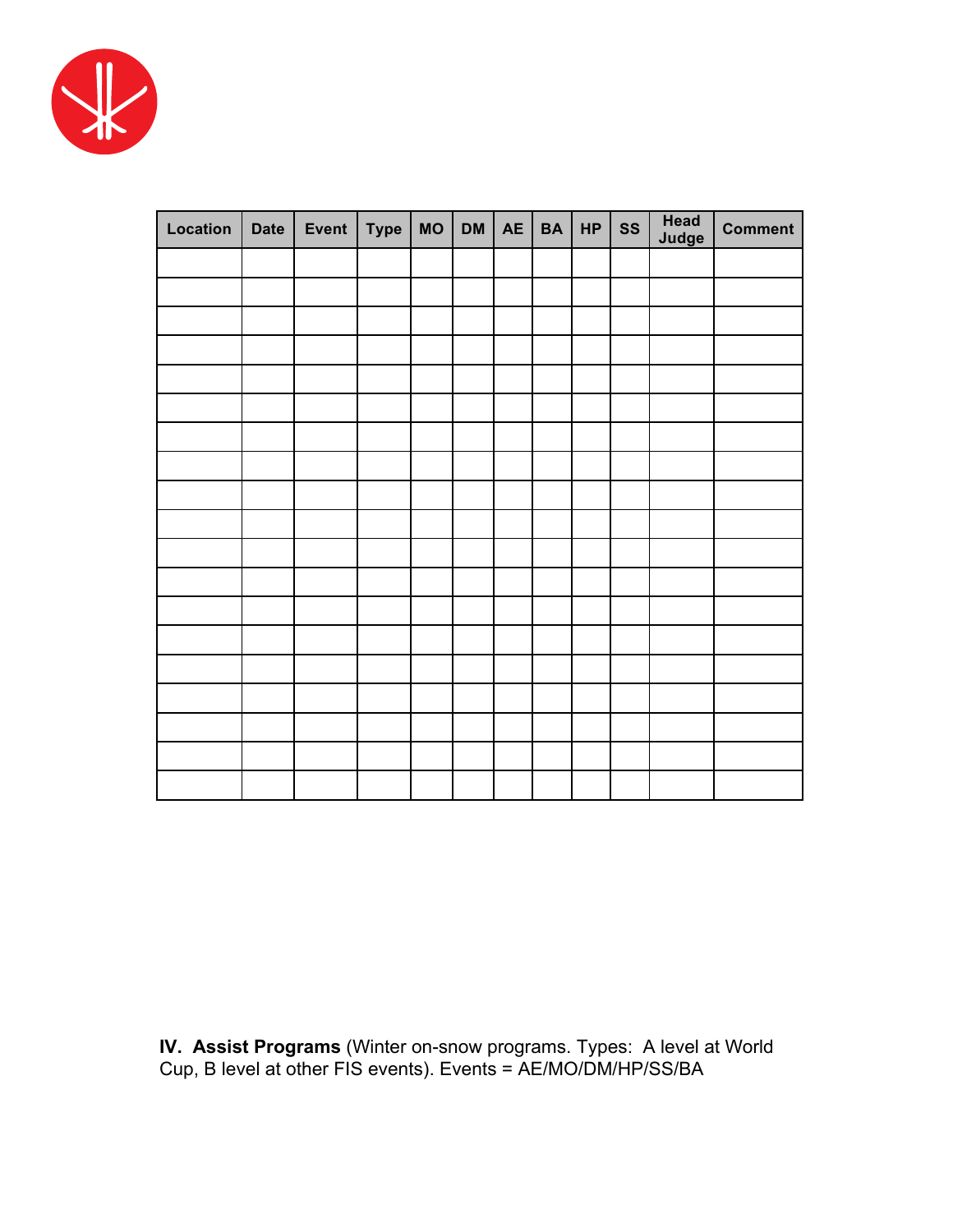

#### **Assist programs**

| Location | ັ<br>Date | $***$ |  |  |  | Type<br>of Event   MO   DM   AE   BA   HP   SS   Proctor(s) | <b>Comment</b> |
|----------|-----------|-------|--|--|--|-------------------------------------------------------------|----------------|
|          |           |       |  |  |  |                                                             |                |
|          |           |       |  |  |  |                                                             |                |
|          |           |       |  |  |  |                                                             |                |
|          |           |       |  |  |  |                                                             |                |

**V. Seminars** (Fall clinics) Events Attended = AE/MO/DM/HP/SS/BA. Indicate score if available

|                 |             | Level<br>of                                                                       |               |   | <b>Current</b><br><b>License</b> |            |            |
|-----------------|-------------|-----------------------------------------------------------------------------------|---------------|---|----------------------------------|------------|------------|
| <b>Location</b> | <b>Date</b> | <b>Clinic</b><br><b>FIS</b><br>A/B/C<br><b>AFP</b><br><b>Bronze</b><br>or<br>Gold | <b>Events</b> | M | <b>AE</b>                        | <b>AFP</b> | Proctor(s) |
|                 |             |                                                                                   |               |   |                                  |            |            |
|                 |             |                                                                                   |               |   |                                  |            |            |
|                 |             |                                                                                   |               |   |                                  |            |            |
|                 |             |                                                                                   |               |   |                                  |            |            |
|                 |             |                                                                                   |               |   |                                  |            |            |
|                 |             |                                                                                   |               |   |                                  |            |            |
|                 |             |                                                                                   |               |   |                                  |            |            |
|                 |             |                                                                                   |               |   |                                  |            |            |
|                 |             |                                                                                   |               |   |                                  |            |            |
|                 |             |                                                                                   |               |   |                                  |            |            |

**VI. Other Relevant Qualifications and Information** (Please include any competition or coaching background in freestyle or relevant sports, any